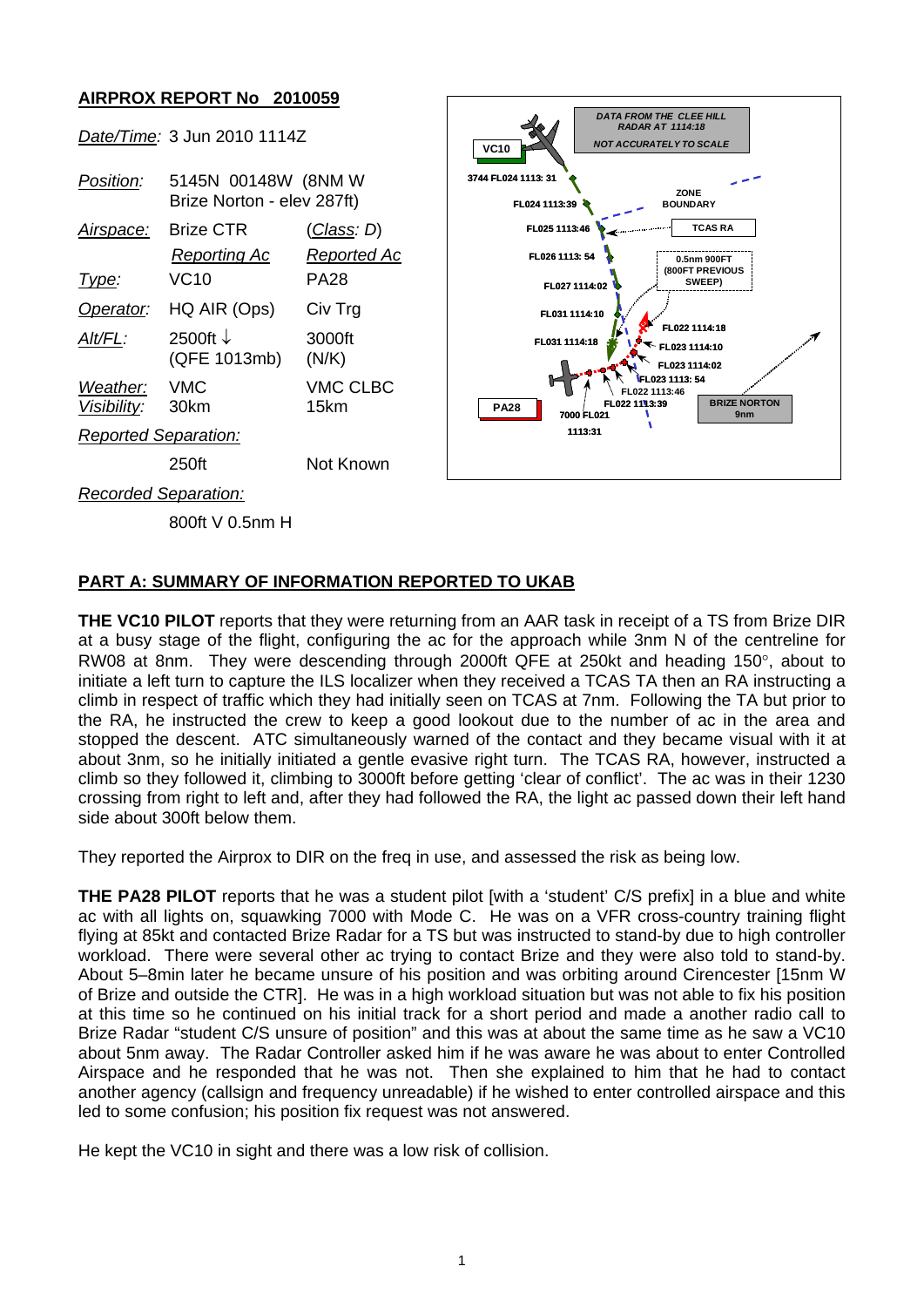UKAB Note (1): Due to a change of procedures and unfamiliar personnel, although aware that an infringement resulting in a TCAS RA had occurred, Brize ATC was not aware that the incident had been reported as an Airprox until well after the event and only requested limited follow-up action.

**HQ Air BM SM** reports that the VC10 pilot's report, the tape transcripts from Brize Norton DIR and LARS and a Clee Hill radar recording were consulted in preparing this report; however there were no controller reports due to late notification of the incident by the unit. In addition, the SUP provided a report; however, this was in regard to the PA28 infringing the Brize CTR, rather than responding to the AIRPROX or the TCAS RA report made by the VC-10 pilot.

The VC10 was recovering to Brize IFR for an ILS to RW08. The PA28 was flown by a solo-student on a VFR Navex routeing from Filton to Wellesbourne, who had become unsure of his position. Based upon the PA28 pilot's reported airspeed and time taken to reach Cirencester after his initial call to LARS, he initially probably called them between 22 and 26nm W of Brize requesting a TS. This call does not appear on the LARS tape transcript and is wholly based upon the PA28 pilot's report. At this point the PA28 was instructed to standby due to the high workload of LARS.

At 1113:11 the PA28 re-contacted LARS stating that he was unsure of his position; at that point he was around 1.2nm from the Brize CTR, with the VC10 4.3nm directly to the N of him. At 1113:15, DIR provided the VC10 with TI regarding the PA28 reporting it as being, *"right one o'clock, 3 miles, crossing right left indicating 300 feet below."* The TI was not acknowledged by the VC10 therefore it was repeated 15sec later; the PA28 was then on a constant bearing at a range of about 3.4nm.

CAP 774 states that under the terms of a TS, 'Controllers shall aim to pass information on relevant traffic before the conflicting aircraft is within 5nm, in order to give the pilot sufficient time to meet his collision avoidance responsibilities.' In the absence of a report from DIR to the contrary, it is reasonable to argue from their tape transcript her workload was low, with the VC10 probably the only ac on frequency. At that point when there was 5nm separation between the ac there is no recorded interaction between DIR and the VC10 for the previous 1min 31sec; there appears to be no reason for the lack of more timely TI to the VC10, which may have allowed the crew more time to react to the situation. However, in the absence of a report from the DIR, this is supposition.

At 1113:31, the VC10 pilot reported visual with the PA28 with the bearing staying roughly stable and the range reduced to 3nm. JSP 552 235B.105.3 'ATC Procedures in Class D Airspace' states that, 'when providing a radar service to IFR aircraft within Class D airspace, controllers are to give avoiding action if radar derived or other information indicates that a particular unknown aircraft is lost.' Brize ATC has confirmed that an ac recovering for an instrument approach is considered to be IFR, unless the pilot advises that he wishes to operate VFR. However, JSP 552 235B.105.3 also states that controllers are to 'pass TI and, if requested, provide avoiding action.' In this instance, given that the VC10 was in receipt of a TS prior to entering the CTR, that the crew had reported visual with the PA28 prior to entering the CTR, that they were on a self-positioned recovery and that DIR had advised the VC10 that the PA28 was, *"possibly shortly to enter the Zone",* it is reasonable to suggest that the VC10 crew had assumed responsibility for maintaining their own separation against the PA28 and that DIR had fulfilled his obligations within the terms of the service.

At 1113:26, the PA28 re-stated that he was, *"unsure of position, request a position fix."* At that point, the PA28 was about 0.75nm W of the CTR, with the VC10 3.4nm to the N of the PA28. At 1113:33, LARS informed the PA28 that his position was Brize 280° 10nm and suggested a heading of 300° to remain outside the CTR. At that point the VC10 bears 357° at a range of 3nm. In ATM terms, the wording used by LARS in giving the PA28 pilot his position report was very precise and indicated that she could positively identify the PA28, despite no formal method of identification being used. This suggests that she relied on data from UDF to make the identification, allied with an element of confirmation bias that the ac approaching the CTR from the W (the PA28) would shortly call Brize. This latter argument is supported by the report from the SUP about their attention being brought 'to an ac approaching the Brize CTR from [the] west.' This suggests that at least one of the radar controllers was monitoring the progress of the ac towards the CTR and brought it to the SUP's attention.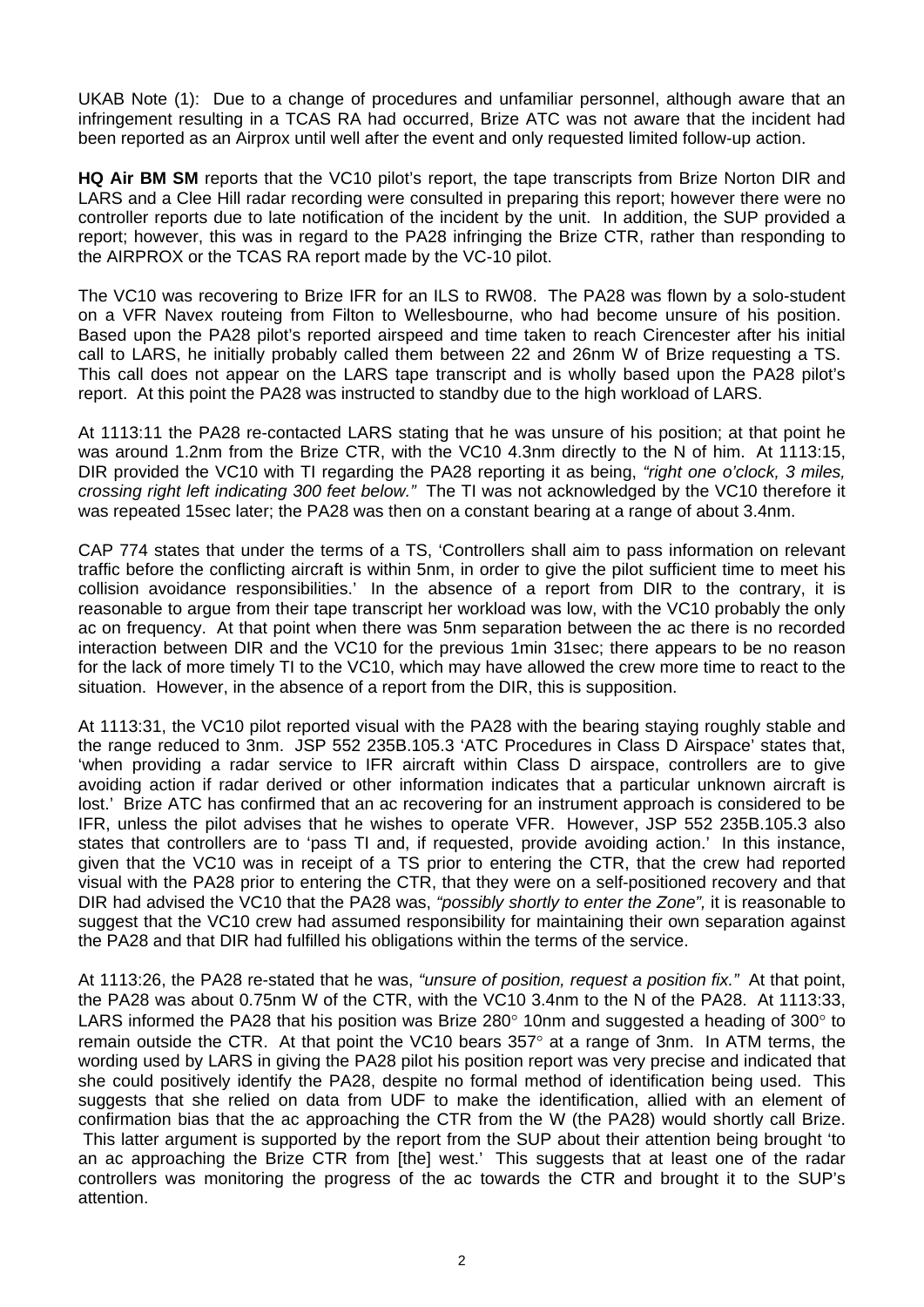At 1113:21 the VC10 levelled with the Mode C indicating 2400ft, then at 1113:46 a climb is indicated, suggesting that the pilot was responding to the reported TCAS climb RA. At the radar sweep beginning at 1113:55, the "gentle evasive turn" reported by the VC-10 is evident on the radar replay. While this does not accord precisely with the timeline reported by the VC10 pilot, the cockpit environment would have been busy and it is understandable that the timeline reported might have been slightly inaccurate.

By the time that the PA28 acknowledged the suggested turn (23sec after LARS passed the instruction at 1113:56), the PA28 was only 0.1nm from the CTR, with the VC10 bearing 356° at a distance of 1.6nm. However, the PA28 pilot read back an incorrect heading of 030°, with the turn visible on radar almost immediately. Seven sec later LARS restated the heading of 300°, a heading that placed the PA28 directly into confliction with the VC10. At no stage did LARS offer any form of TI to the PA28 regarding the VC10.

In their handling of the PA28, LARS demonstrated a poor awareness of the meaning of the "student" prefix to the callsign and the information suggests that her sole focus was to minimise the extent of the infringement of the CTR. The suggested heading of 300° degrees, towards the VC10 is further evidence of this focus and, potentially, of 'attentional tunnelling' on the part of LARS such that she was unable to perceive the confliction with the VC10. Further evidence to support an 'attentional tunnelling' hypothesis is the presence of the confirmation bias in the identification of the PA28's position. Therefore, it is reasonable to argue that LARS was focussed on watching the PA28 tracking towards the CTR because of the unit's history of CTR infringements. Again, without a report from LARS this is supposition based upon the available information.

The SUP should have been best placed to assimilate all of the available information, to perceive the risk of confliction between the VC10 and the PA28 and to have provided pro-active guidance to LARS on her actions. Even after LARS had issued the conflicting heading, although the available time in which to react was relatively short, the SUP should have perceived the inherent risk of collision due to heading of 300° instructed, countermanded the LARS instruction and given a more suitable heading.

A further disappointing aspect of this occurrence is the apparent lack of regard paid to the "student" prefix to the PA28 pilot's callsign. CAP 413 requires controllers "in so far as is practicable, to make due allowance for the limited experience and ability of student pilots in determining the pace and complexity of instructions and/or information which are subsequently passed." HQ Air considers that, in this instance due allowance was not given.

While both the VC10 crew and the PA28 pilot became visual with each other and the VC10's TCAS RA climb resolved the confliction, the occurrence was unnecessarily complicated by the turn instruction issued to the PA28 by LARS.

**HQ AIR (OPS)** concurs with the HQ Air BM SM comments and notes that the adherence to TCAS RA information by the VC10 minimised the risk.

## **PART B: SUMMARY OF THE BOARD'S DISCUSSIONS**

Information available included reports from the pilots of both ac, transcripts of the relevant RT frequencies, radar recordings, and reports from the military ATC authority and the VC10 operating authority. Since additional information had become available after the meeting when the incident was first considered and HQ Air BM SM (not represented at that meeting) considered the cause originally agreed to be erroneous the incident was referred back to the Board for further consideration.

[UKAB Note (2): After the first meeting, HQ Air BM SM provided additional information including transcripts of both the LARS and DIR frequencies, which necessitated a review of the incident. Significantly the VC10 pilot reported to DIR that he was climbing in response to a TCAS RA at 1113:58 (20 sec after the ac had entered the CTR). Also LARS requested the PA28 to turn left on to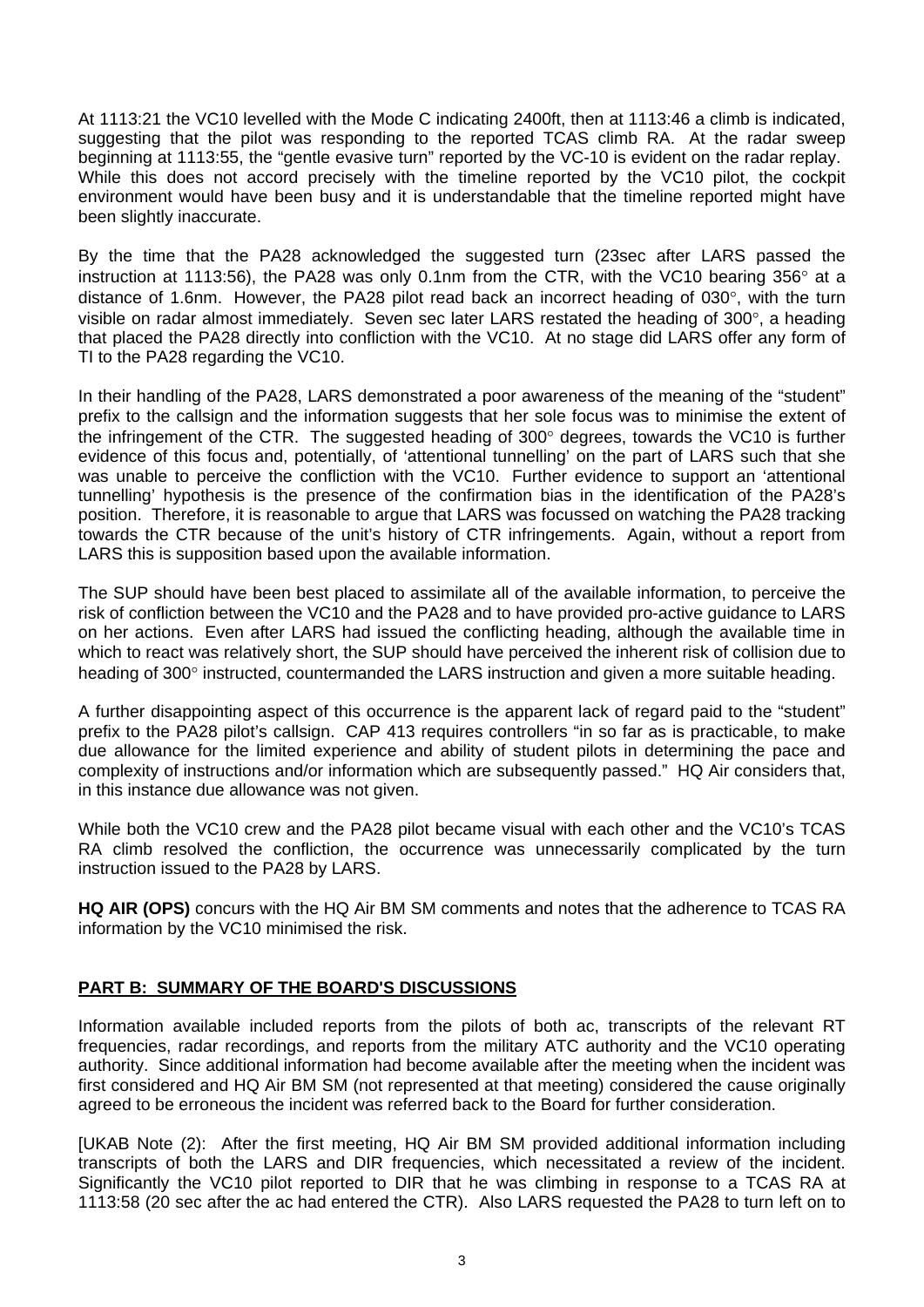a heading of 300 $^{\circ}$  at 1113:33 when the ac was 0.5nm to the W of the Zone boundary, heading 080 $^{\circ}$ (directly towards the CTR and instrument approach path); the PA28 pilot read back and turned onto 030° despite the heading being challenged by LARS. Although it is possible that a tight left turn would have prevented the PA28 from entering the CTR, it would not have prevented the conflict or probably the VC10's TCAS RA].

Members observed that this incident had been complicated since it took place on the boundary of the Brize Norton CTR (Class G). The Board concurred HQ Air BM SM's concern regarding the level service afforded to the PA28 student pilot. Although there were slightly differing accounts of events, when he reported that he was uncertain of his position, the PA28 student pilot was given little meaningful assistance by LARS. The radar recording and (limited) transcript confirmed that, although uncertain of his position, at the time of his [first recorded, see Note (2)] call to LARS the PA28 had been outside the CTR and the ac had entered the CTR after the pilot incorrectly took up a track of 030° rather than the 300° suggested by LARS. A military controller Member observed that, although the suggested heading of 300° might just have kept the PA28 out of the CTR, it had not been an appropriate heading to separate it sufficiently from the intended track of VC10. Members observed however, that had the pilot turned onto 300° when suggested (at 1113.33), the VC10's TCAS RA would most likely still have occurred and the incident would still have happened, albeit with slightly different geometry.

[UKAB Note (3): It appears that the PA28 pilot had called LARS stating that he was unsure of his position some time before the start of the Tape transcript; see also HQ Air BM SM report above.]

Experienced military controller Members observed that there had been no apparent dialogue between DIR and LARS to attempt to resolve the conflict and, although well placed to do so, the SUP had not taken charge of the situation and ensured that the respective controllers separated the ac by a suitable horizontal or vertical margin.

The Board discussed the implementation of IFR separation for ac entering Class D airspace and agreed that controllers should attempt to put this in place before ac enter the relevant airspace. In this case however, there was no other IFR traffic from which to separate the VC10, all other pertinent traffic being VFR; therefore only TI was required (and provided, albeit later than optimal). Notwithstanding this, one controller said that at his unit they attempt to separate ac from known contacts 3nm before Zone entry; HQ Air, after the first meeting, pointed out that although this is not mandated, some (other) units consider it good practice.

When considering the part played by the respective pilots, the HQ Air Member opined at the original meeting that the VC10 crew acted correctly on the information before them but, based on the pilot's report, two airline pilot Members thought that the he might not have reacted in accordance with recognised TCAS procedures (See UKAB Notes (2) and (4)).

[UKAB Note (4): The VC10 pilot's report provided a short summary of his recollection of events that was open to interpretation. Following the concern that the VC10 pilot might not have complied with recognised TCAS procedures, a copy of the VC10 TCAS procedures was requested from HQ Air and a full TCAS analysis requested from NATS. The TCAS simulation (with down-linked RA data) showed that the VC10 crew complied fully and correctly with the RA 'climb', 'do not descend' and 'clear of conflict' commands. The transcript showed that the RA was reported correctly to DIR but the 'Clear of Conflict', although implied, was not reported. In view of this additional information, the VC10 pilot's report at Part (A) above has been amended slightly to reflect an accurate sequence of events based on the RT transcript and TCAS analysis, which became available after the first Meeting.]

Bearing in mind the additional information at UKAB Note (4), the Board agreed that the VC10 crew had reacted appropriately to the information presented to them and had seen the PA28 at 3nm. That being the case they had not contributed to the cause of the incident. Although the PA28 entered the CTR without clearance, albeit with the knowledge of and in receipt of an indeterminate service from LARS, the TCAS RA was triggered while the PA28 was outside the CTR. A combination of these factors led the Board to determine that the cause of the incident had been a conflict on the boundary